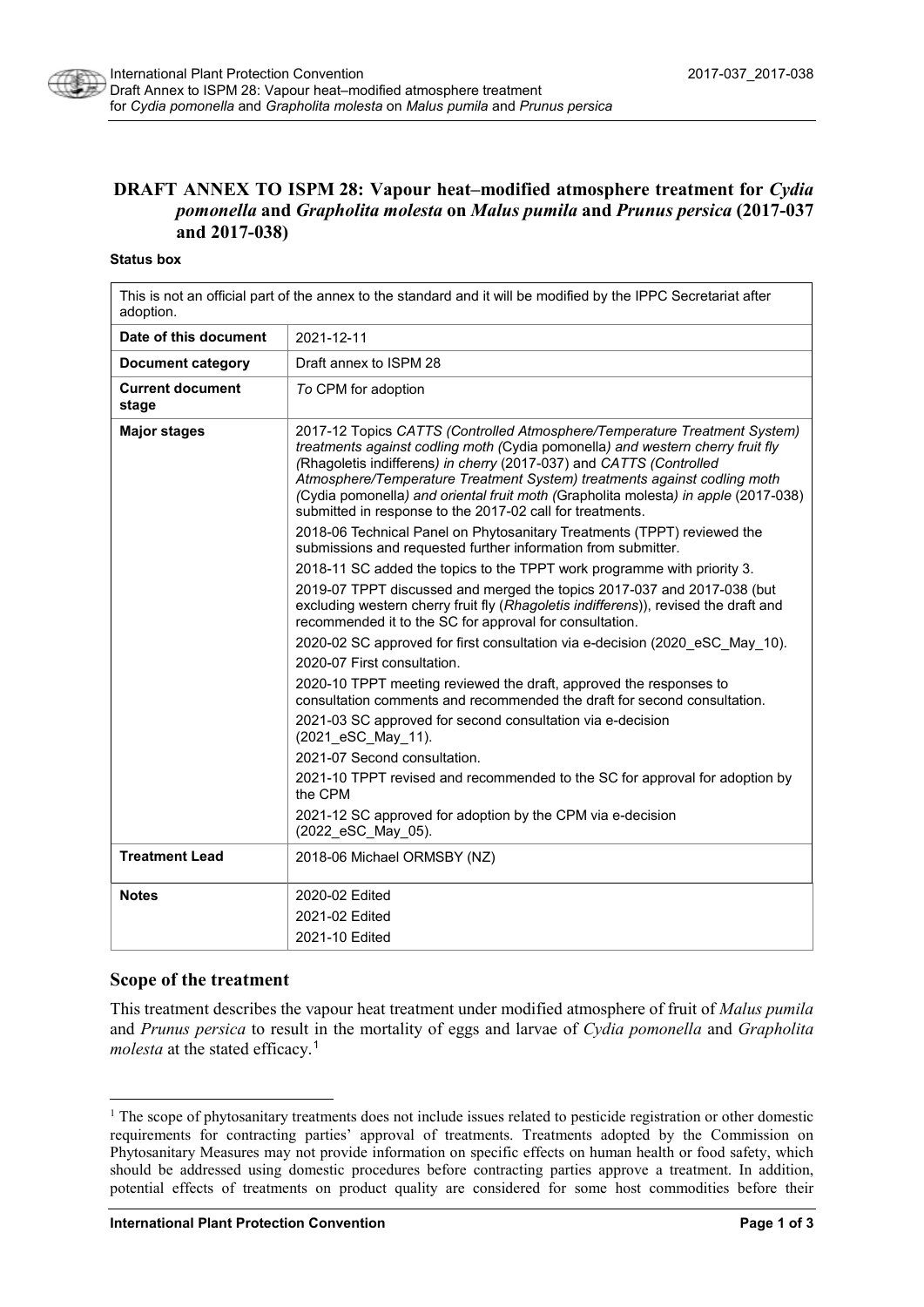| Name of treatment        | Vapour heat-modified atmosphere treatment for Cydia pomonella and<br>Grapholita molesta on Malus pumila and Prunus persica     |
|--------------------------|--------------------------------------------------------------------------------------------------------------------------------|
| <b>Active ingredient</b> | n/a                                                                                                                            |
| <b>Treatment type</b>    | Physical (vapour heat) and modified atmosphere                                                                                 |
| <b>Target pests</b>      | Cydia pomonella (Linnaeus, 1758) (Lepidoptera: Tortricidae) and<br>Grapholita molesta (Busck, 1916) (Lepidoptera: Tortricidae) |
|                          | <b>Target regulated articles</b> Fruit of <i>Malus pumila</i> (apple) and <i>Prunus persica</i> (peach and nectarine)          |

### **Treatment description**

## **Treatment schedule**

Exposure of fruit in a vapour heat and modified atmosphere chamber:

- with air temperature held at 45  $\degree$ C or above;
- in a normal atmosphere with the concentration of oxygen  $(O_2)$  reduced to 1% or below, the concentration of carbon dioxide (CO<sub>2</sub>) raised to  $15\% \pm 1\%$ , and the balance maintained with added nitrogen  $(N_2)$ ;
- to reach a fruit core temperature of 44.5  $^{\circ}$ C or above within not more than 2.5 hours;
- to maintain a fruit core temperature of 44.5  $\degree$ C or above and relative humidity of 90% or above for at least 30 continuous minutes;
- to heat the fruit for at least three hours in total.

There is 95% confidence that the treatment according to this schedule kills not less than 99.9884% of eggs and larvae of *Cydia pomonella* and *Grapholita molesta*.

### **Other relevant information**

The Technical Panel on Phytosanitary Treatments (TPPT) based its evaluation of this treatment on the research reported by Neven, Rehfield-Ray and Obenland (2006), which determined the efficacy of vapour heat and modified atmosphere on *Cydia pomonella* and *Grapholita molesta* in peaches and nectarines, and Neven and Rehfield-Ray (2006), which determined the efficacy of vapour heat and modified atmosphere on *Cydia pomonella* and *Grapholita molesta* in apples using a heating rate of 12 °C/hour. The TPPT also considered information on the effect of vapour heat and modified atmosphere on *Cydia pomonella* in Neven and Hansen (2010), Neven, Lehrman and Hansen (2014), Yokoyama and Miller (1987) and Yokoyama, Miller and Dowell (1991).

The efficacy of this schedule was calculated based on a total of 25 882 fourth- and fifth-instar larvae of *Cydia pomonella* treated with no survivors; the control survival was 89.6%.

The air humidity is lower at the beginning of the treatment to prevent condensation on the fruit and hence maintain fruit quality. To minimize effects on commodity quality, users should refer to Neven and Rehfield-Ray (2006) and Neven, Rehfield-Ray and Obenland (2006).

## **References**

The present annex may refer to ISPMs. ISPMs are available on the International Phytosanitary Portal (IPP) at [https://www.ippc.int/core-activities/standards-setting/ispms.](https://www.ippc.int/core-activities/standards-setting/ispms)

-

international adoption. However, evaluation of any effects of a treatment on the quality of commodities may require additional consideration. There is no obligation for a contracting party to approve, register or adopt the treatments for use in its territory.